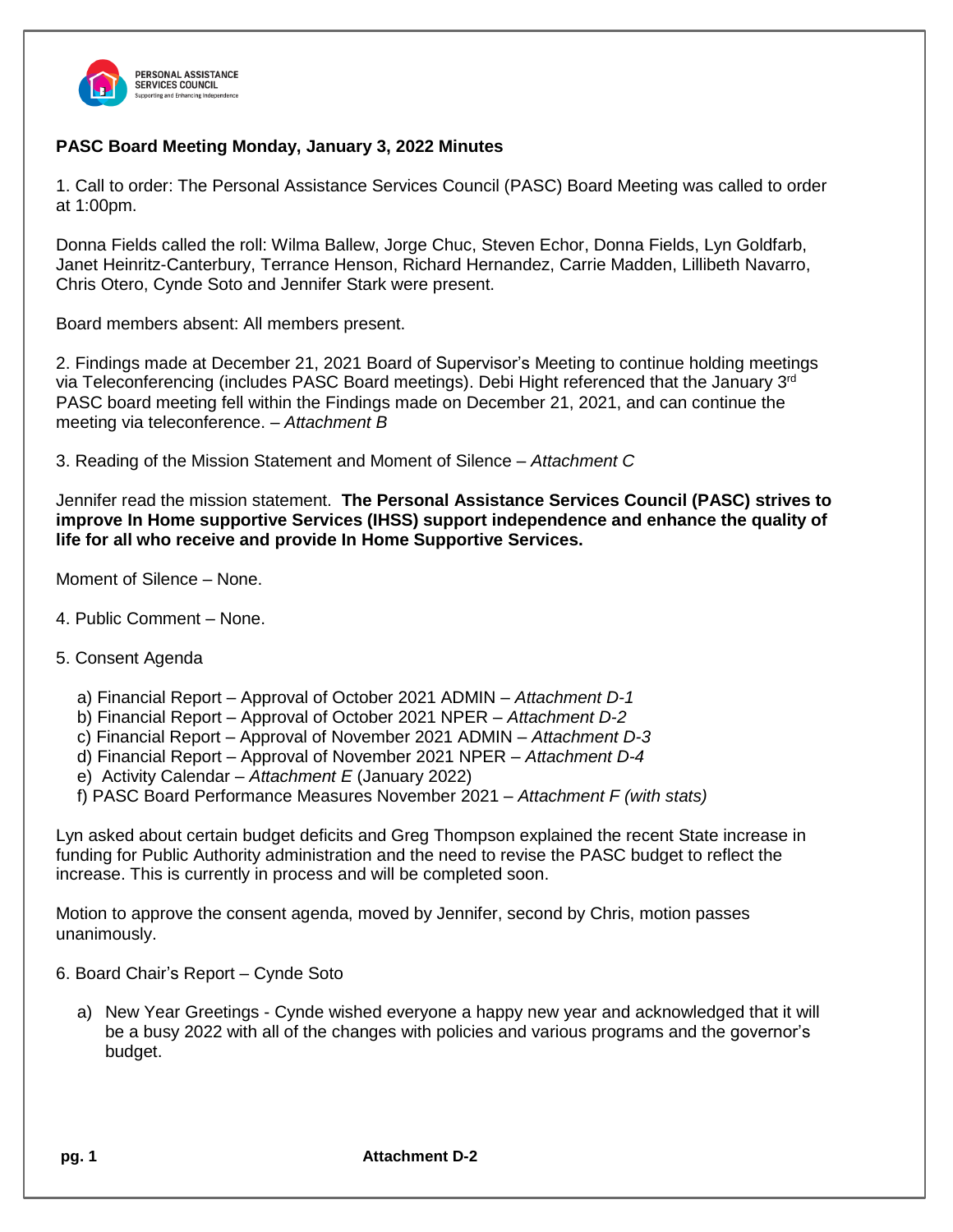- b) Provider Shortage Crisis Cynde expressed her thoughts about the provider shortage crisis and would like to use it as a hashtag. She stated that whenever the Board can talk about the provider shortage crisis, it would be helpful to their work.
- c) Board of Supervisor Meeting Outreach and Reports

**District 1 –** Jennifer reported that Greg and she met with three deputies from Supervisor Solis' office. Greg added that they discussed bringing PASC into the new county department of aging and for PASC to be included in these discussions. **Jennifer stated that she will look at her notes and create an outline and send it to the Board about this meeting with Supervisor Solis' deputies.**

**District 2 –** Lillibeth stated that she was not able to meet with the deputies but plans to meet with them this year. Janet mentioned that a new board member from this district should be coming soon.

**District 3 –** Lyn was not able to have a formal meeting but did speak with Genethia (BOS Deputy) about the IHSS provider crisis as well as PASC's desire to be part of the new department of aging. Greg mentioned the support PASC is receiving on this front and that the newly appointed director, Dr. Laura Trejo is also of the same mind. Lyn is still working on an official meeting with the district.

Terrance stated that he has been in contact with DOD and they are interested in what Dr. Laura Trejo is doing with AAA, both the city and the county. He also stated that this is a good conversation to have with PASC, CDA, both AAA's and DOD and to get the commission involved. Greg asked Terrance to clarify when he is speaking of the commission, is he referring to the LA County Commission on Disability? Terrance responded and clarified that he mentioned both names, the commission and the DOD from the city. **Greg asked Terrance if he could coordinate a meeting and Terrance said yes.**

**District 4 –** Richard stated that he, Cynde, Greg and Janet met with the 4<sup>th</sup> district deputy Maral and discussed the provider shortage crisis. He stated that the deputy is willing to assist and address the issue.

**District 5 –** Chris stated that she had a conversation with Supervisor Barger's officer back in December 2019 pre COVID and her goal was to invite Supervisor Barger to the PASC office since PASC is in the 5<sup>th</sup> district. She stated that Supervisor Barger was unable to make it but a staff person did. Her goal for January will be to set another meeting.

**DPSS Appointees –** Carrie mentioned the upcoming meeting with DPSS on January 10, 2022.

d) General Board Discussion - Steven asked Greg about the Hero Stimulus pay for homecare providers. Greg responded and stated that it should be happening in January 2022 and the checks will be sent out as well. Debi added that she will be reporting on it in her report.

Lillibeth asked for point of clarification regarding the Hero Stimulus pay and asked if it is part of the provider's pay. Debi stated that it is a one-time payment of \$500 and she explained the qualifications in order for a provider to receive it. She also stated that this payment will be counted towards wages and done through CMIPS.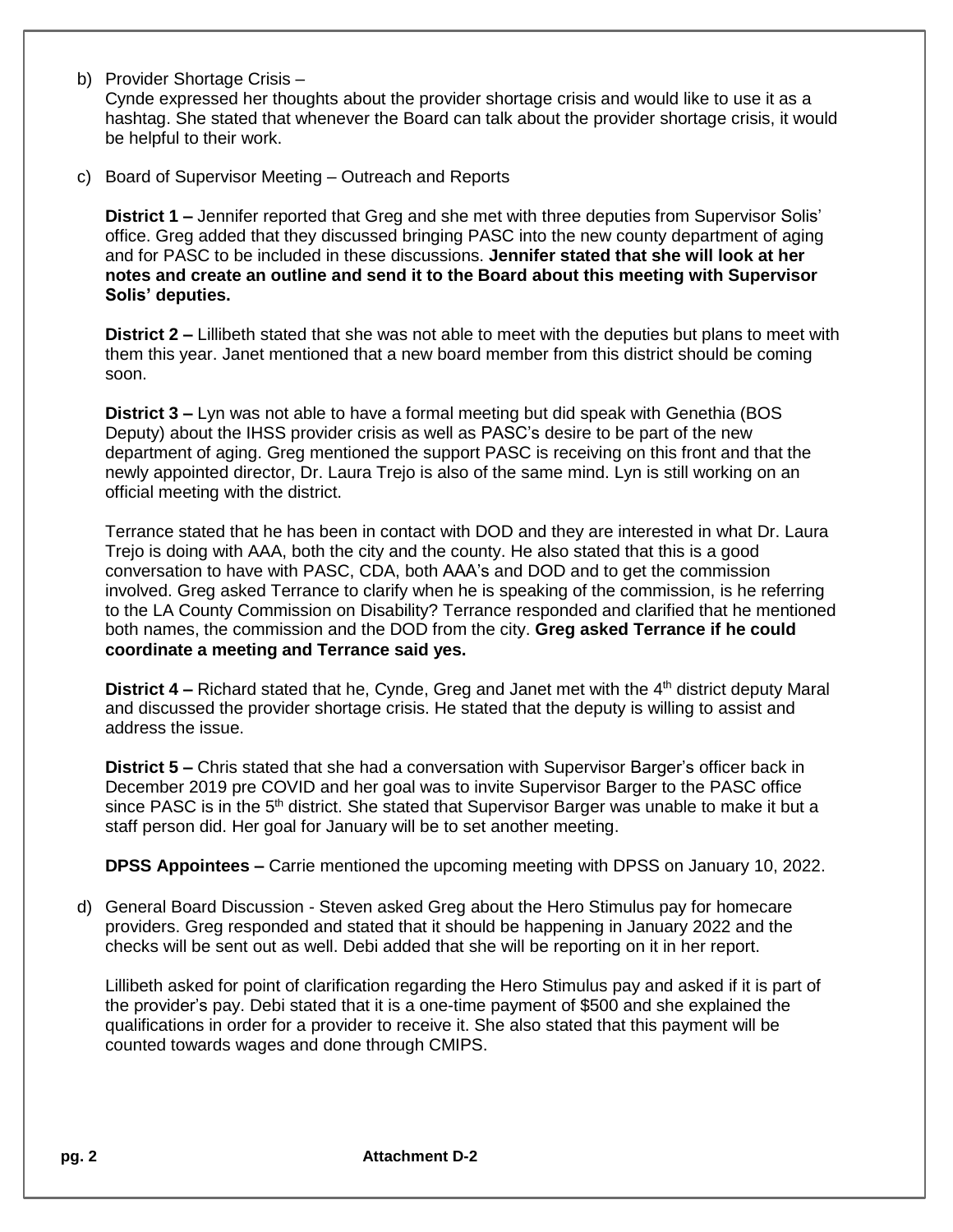- 7. Executive Director's Report Greg Thompson
	- a) EPG-State funding for EPG ended on 12/31/21. PASC seeking other funding sources but will not be continuing with off-site distributions until funding is resolved. **Terrance voiced concern with this and offered to partner with PASC to use other resources to assist in EPG distribution (possibly with ILC).** Greg recommended asking DPSS what their plan is going forward at next week's meeting on January 10. Greg will also reach out to Vance Taylor at the State level.

Greg stated that DPSS is responsible for IHSS in LA County and they task PASC to do several things under its contract. He stated that when they meet with DPSS, they might want to ask, what is their plan related to trying to ensure consumers and providers have EPG in LA County especially with the new COVID mandate for IHSS providers.

b) Department of Aging and Community Service Update

Greg stated that he was very excited to be a part of Dr. Trejo's event. He was able to speak to Dr. Trejo, BOS 4<sup>th</sup> District Deputy Maral, and the director of WDACS. He stated that he thinks the long-term goal is for Dr. Trejo's department to be taken out of WDACS and be a stand-alone department. Greg mentioned the importance of creating a "Whole Person Registry" similar to HomeBridge in San Francisco, to assist with provider placement for higher needs consumers. Greg would like to begin working on this type of "Whole Person Registry" which, he emphasized, would still focus on consumer choice. Providers would have enhanced training and better able to serve this consumer population. With the Board's permission, he will move forward and bring details back to the next Board meeting.

Janet asked Greg who is responsible for recruiting providers? Greg stated that PASC is charged with this responsibility, however, PASC does not have the resources or access to new providers.

Steven asked if the emergency provider pay was \$18 per hour and Greg stated that it is \$19 an hour as of January 1, 2022, as well as the regular providers will be paid \$16 per hour.

Terrance commented and agreed with Greg's idea of a hybrid registry and is interested and would like to work with Greg. Greg responded and stated that he is focused on the low-income seniors and persons who are aging into or has a disability. He stated that there is funding for it and there are other counties that use a contract mode. He detailed funding streams which could possibly save the county money.

c) PASC Revised Budget *–* The state CFL was issued, including PA administration funding. Revised budget necessary to reflect the additional funding. **MOTION:**

Whereas, on November 2, 2021, the California Department of Social Services issued a County Fiscal Letter (CFL) No. 21/22-37, informing counties of the Fiscal Year 2021-22 In-Home Supportive Services Program planning allocation, which includes funding for Public Authorities. The allocation includes funding for COVID19 Essential Protective Gear through December 31, 2021. A MOTION is hereby made to authorize PASC Executive Director Greg Thompson to sign the PASC Revised FY 2021-22 Budget, which incorporates the funding allocations detailed in CFL No. 21/22-37. Motion by Steven, seconded by Jennifer, Motion passes unanimously.

8. PASC Operations – Luis Bravo: All PASC Call Center staff is back in the office. There are fewer IT issues and as of the end of the year, 86% of consumer calls to PASC are being answered. Staff training is ongoing in APS and IHSS Programs. PASC recently had DPSS onsite contract monitoring and the review is still in process. Donna asked about disconnected call numbers and Luis explained that the caller didn't stay on the phone long enough to be connected with call center staff.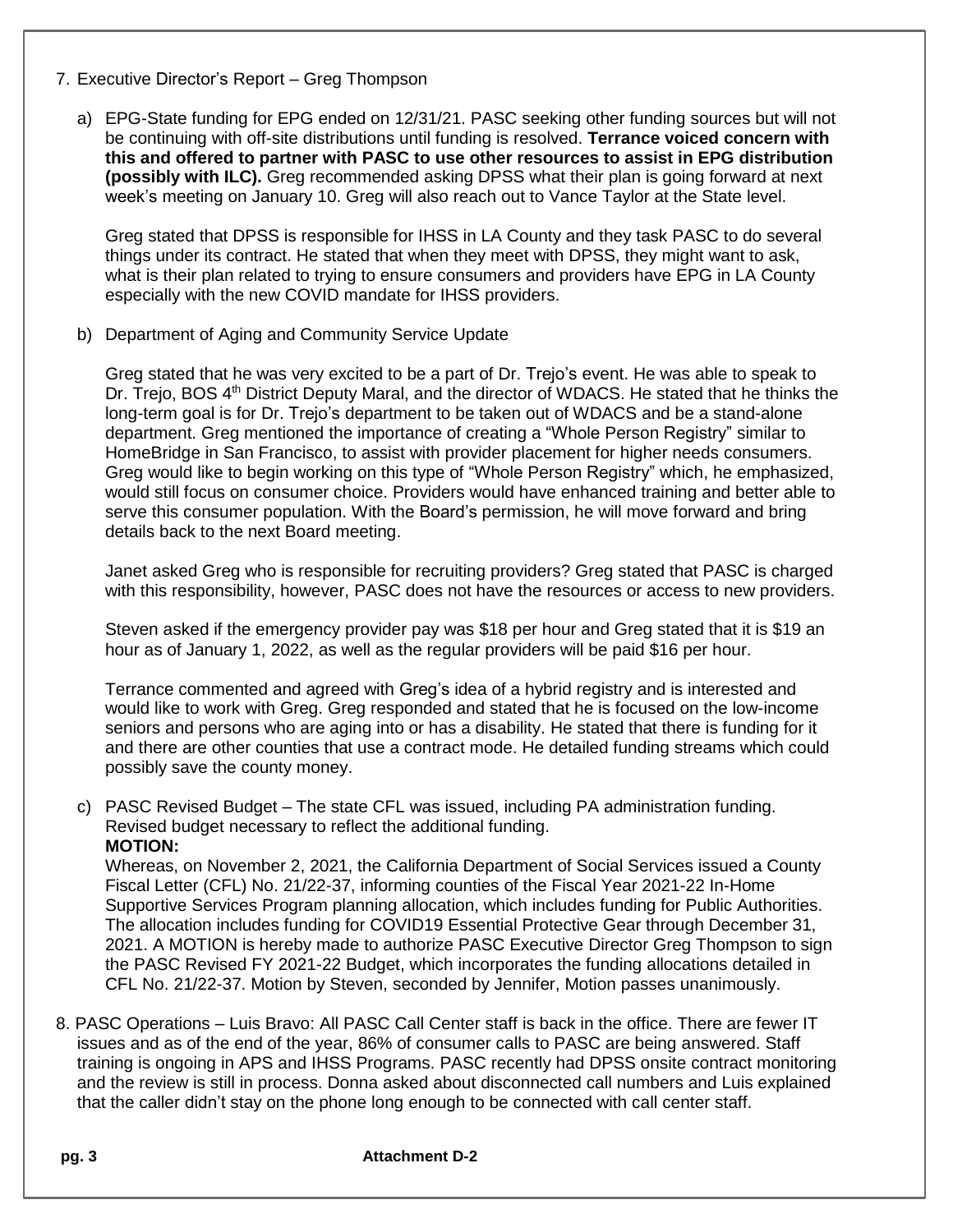Lilibeth asked if PASC works with the Union on the back up program and Luis mentioned that the Health Plan Advisory Committee was getting started on this but haven't been able to meet again due to pressing COVID-19 issues.

9. Legislative Update – Debi Hight *– Attachment H –* Debi presented her report on County, State and Federal regulations and policy matters.

Lillibeth asked Debi about the religious exemption. Debi stated that it has to be a sincerely held belief. An exemption form has to be filled out and at this time, there is no documentation required from a religious figure. If the exemption is granted, a weekly COVID test is required.

Lillibeth also asked about a medical exemption and Debi stated that it would require a physician's verification as well as a form to be filled out and approved. A weekly COVID test will be required.

10. Share of Cost Presentation – Kim Selfon, Bet Tzedek Legal Services *– Attachment I* - PowerPoint presentation on Medi-Cal Share of Cost and its detriments to accessing IHSS. Some consumers end up owing their providers money. One possible solution is the IHSS Access Project which aims to help consumers transfer to a Medi-Cal program without Share of Cost. One idea would be a specialized counselor at DPSS. Kim needs help from PASC with ideas to put forth toward this program. Janet asked what PASC could do and Kim recommended that the PASC board contact their DPSS liaisons. Janet mentioned the upcoming DPSS meeting and will bring this up for discussion.

Kim stated that she has spoken with Sherri Cheatham from DPSS who seemed interested, but Sherri stated that this was not a new need and doesn't know if DPSS can put specific resources to this program.

Kim displayed her contact information which is in the Board packet.

Kim Selfon 323-648-4726 [kselfon@bettzedek.org](mailto:kselfon@bettzedek.org)

Kim stated that she would like DPSS to do a mandated referral.

Lillibeth asked if DPSS needs convincing and Kim stated that DPSS told her that they are trained to do this job.

Greg stated that PASC would like to help and host online presentations on the Share of Cost issue.

11. Report from SEIU 2015 – Wendy Duchen/Vernita Randall – No Report

12. DPSS: Ying Chan reported:

| <b>TOPIC</b>              | <b>UPDATE</b>                                                                                        |
|---------------------------|------------------------------------------------------------------------------------------------------|
| <b>IHSS Helpline Data</b> | For the month of November 2021, the IHSS Helpline:<br>Number of calls received: 121,403<br>$\bullet$ |
|                           | Average wat time 4:44 minutes,<br>• General inquiries/calls:                                         |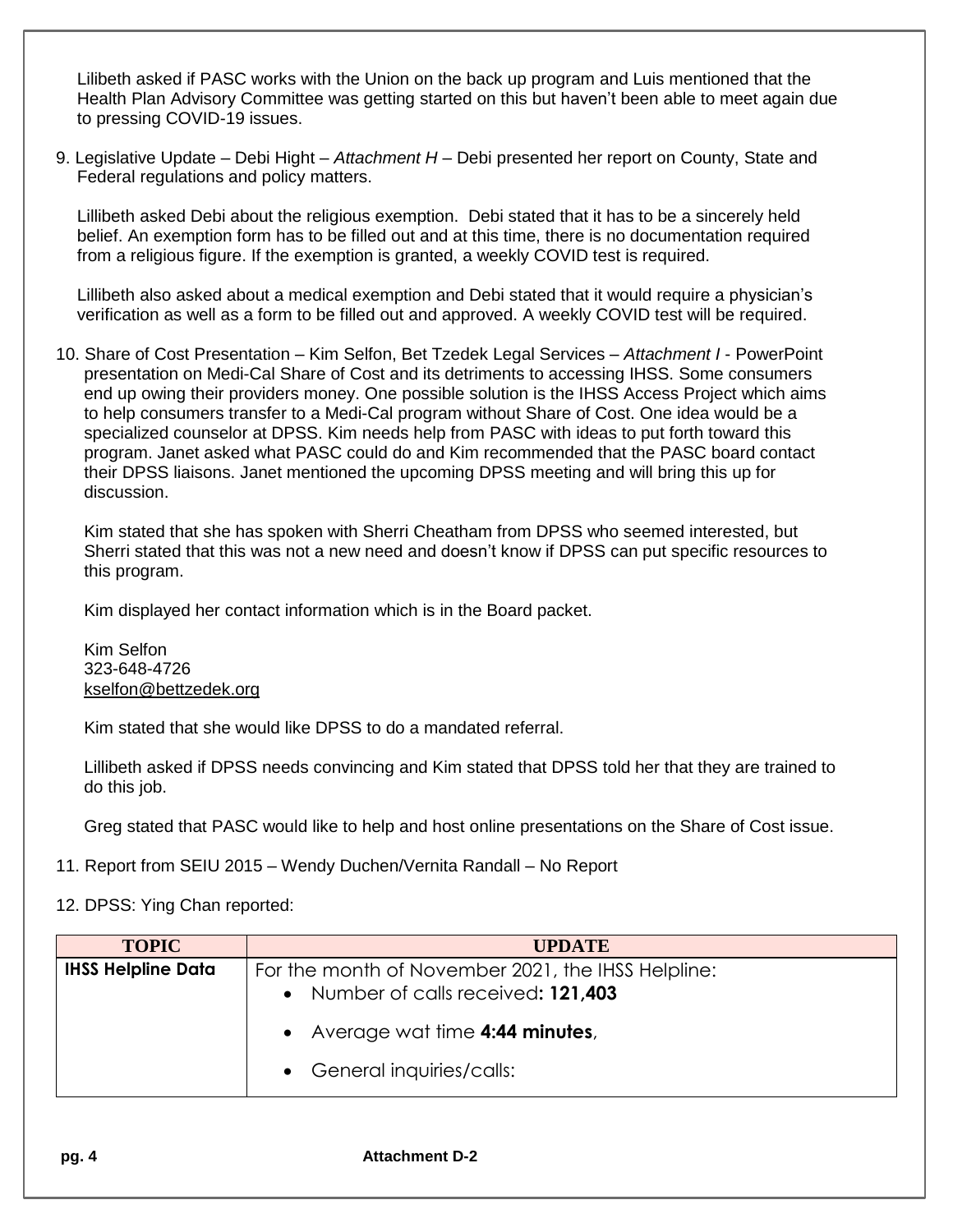|                           | Case updates/changes.<br>$\circ$                                                                                                                                                                                                                                                                                                                                                                                                                                                                                                                                                             |
|---------------------------|----------------------------------------------------------------------------------------------------------------------------------------------------------------------------------------------------------------------------------------------------------------------------------------------------------------------------------------------------------------------------------------------------------------------------------------------------------------------------------------------------------------------------------------------------------------------------------------------|
|                           | Payment/Timesheet issues<br>$\circ$                                                                                                                                                                                                                                                                                                                                                                                                                                                                                                                                                          |
|                           | Assessment/Reassessment<br>$\circ$                                                                                                                                                                                                                                                                                                                                                                                                                                                                                                                                                           |
|                           | Change of Worker<br>$\circ$                                                                                                                                                                                                                                                                                                                                                                                                                                                                                                                                                                  |
|                           |                                                                                                                                                                                                                                                                                                                                                                                                                                                                                                                                                                                              |
| <b>IHSS Stats</b>         | IHSS Caseload as of November 2021:                                                                                                                                                                                                                                                                                                                                                                                                                                                                                                                                                           |
|                           | Recipients: 240,677<br>Providers: 195,505                                                                                                                                                                                                                                                                                                                                                                                                                                                                                                                                                    |
| <b>Wage Rate Increase</b> | Effective January 1, 2022 the wage rate for the IHSS providers will<br>increase to \$16.00 per hour and the wage rate for the Back-Up<br>Attendant Program providers will increase to \$19.00 per hour.                                                                                                                                                                                                                                                                                                                                                                                      |
| <b>Outreach Efforts</b>   | <b>IHSS Helpline Community Portal Website: Text &amp; Email Campaign to</b><br><b>Recipients and Providers:</b>                                                                                                                                                                                                                                                                                                                                                                                                                                                                              |
|                           | DPSS conducted two campaigns to recipients and providers informing<br>them of the chat feature on the IHSS Helpline Community Portal<br>Website:                                                                                                                                                                                                                                                                                                                                                                                                                                             |
|                           | 1. The first campaign was a text message that was sent during the week<br>of November 24, 2021 to 242,021 recipients and providers.                                                                                                                                                                                                                                                                                                                                                                                                                                                          |
|                           | 2. The second campaign started the week of December 6, 2021 and was<br>a weekly email.                                                                                                                                                                                                                                                                                                                                                                                                                                                                                                       |
|                           | Text Campaign for IHSS recipients ages 5-11 for Pfizer COVID-19<br><b>Vaccination</b>                                                                                                                                                                                                                                                                                                                                                                                                                                                                                                        |
|                           | DPSS has an ongoing weekly text campaign for IHSS recipients ages 5-<br>11, informing them of their eligibility for the Pfizer COVID-19<br>vaccination. Text message includes the DPH website and telephone<br>number to schedule an appointment. The campaign was launched on<br>December 6, 2021 and will run through February 7, 2022.                                                                                                                                                                                                                                                    |
| <b>IHSS</b>               | In-Person Applicant Provider<br><b>Orientation</b><br>Pilot:<br>With<br>the<br>implementation of Assembly Bill 79, SEIU, PASC and DPSS have been in<br>discussion on how best to implement this requirement. This bill<br>mandates counties permit the union to make a presentation of up to<br>30 minutes at the beginning of the provider orientation. As such, it was<br>agreed among the stakeholders to pilot in-person applicant provider<br>orientations at three of the SEIU offices (Long Beach, Los Angeles, and<br>Lancaster). This pilot ran from December 14th and concluded on |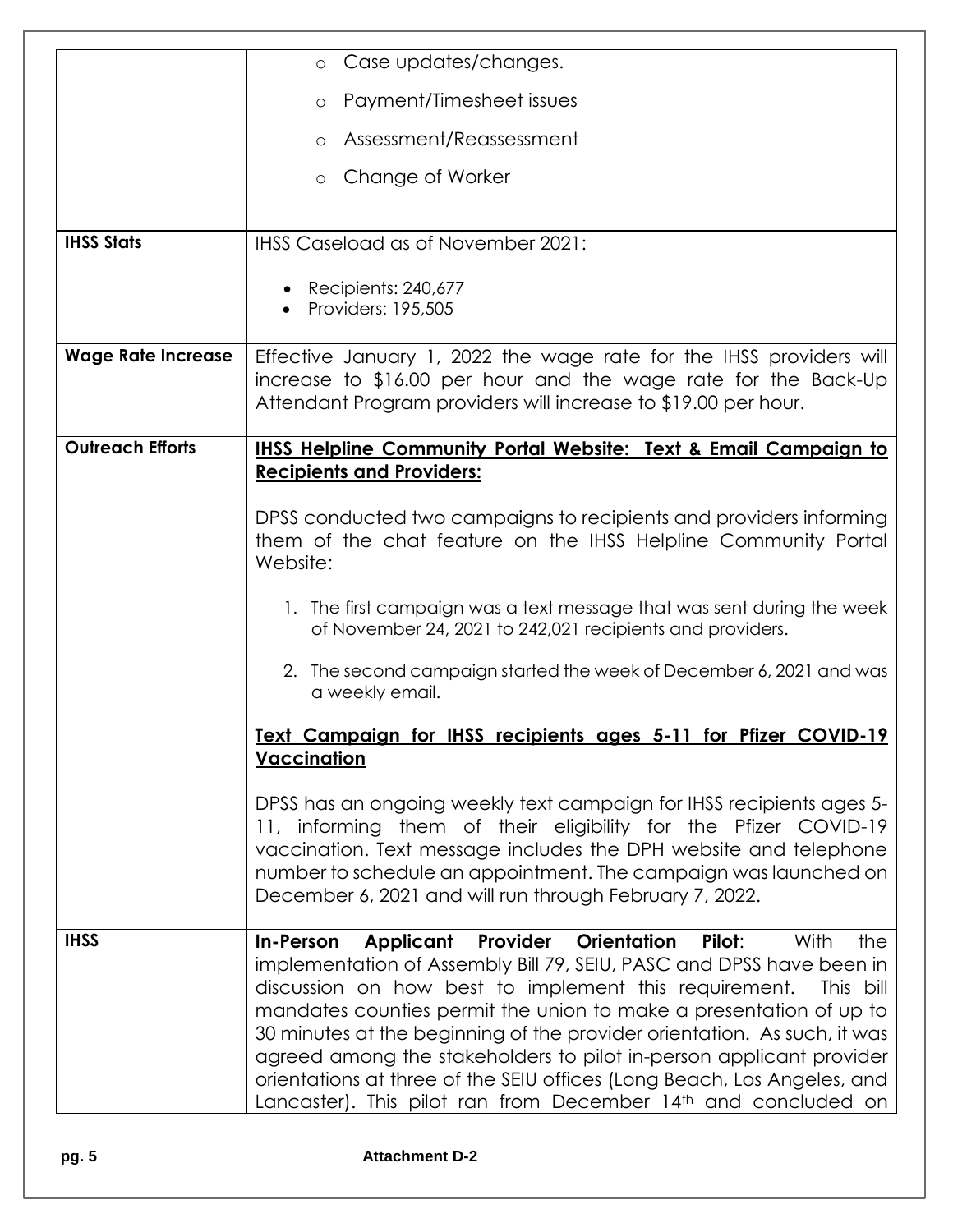| December 29th at the request of one of the stakeholders to change the<br>model. As a result, we are currently assessing the outcomes of this pilot<br>and we will be meeting once more to discuss how to proceed. Until<br>an agreement can be made with the stakeholders, DPSS will continue<br>to offer the applicant provider enrollment/orientation online, until<br>further notice. |
|------------------------------------------------------------------------------------------------------------------------------------------------------------------------------------------------------------------------------------------------------------------------------------------------------------------------------------------------------------------------------------------|
| Recipients and providers can continue to contact the IHSS Helpline for<br>assistance. The IHSS Helpline hours are Monday thru Friday from 8am<br>$-5$ pm, 1-888-822-9622.                                                                                                                                                                                                                |

Janet asked for clarification regarding PASC and the Union in Ying's report and Sonia re-read the report talking about the In-Person Applicant Provider Orientation pilot program from December 14<sup>th</sup> thru December 29<sup>th</sup>. The pilot program was discontinued at the request of a stakeholder.

Janet also asked Sonia if providers receive Notice of Action for their consumers? Ying stated that yes, the providers will be notified of what kind of services they are supposed to provide to the consumers.

- 13. Unfinished/Old Business None
- 14. New Business Future Agenda Items: **Janet proposed a working group (ad hoc committee) to discuss how to assist with Kim's request for PASC help on the Share of Cost issues presented**.

Cynde, Terrance, Carrie, Janet and Richard will make up the Ad Hoc committee.

Debi clarified that a motion is not necessary to form this committee.

## **Janet suggested that Terrance coordinate the efforts and Terrance agreed.**

- 15. Closed Session –
- a) Labor negotiations (Govt. Code Section 54957.6): Discussion/recommendations on collective bargaining negotiations between PASC and SEIU Local 2015 currently in process.

Open Session –

Cynde reported out and stated that a report was received from Greg about the contract with SEIU 2015.

16. Mission Moments –

Seven stated that he mentioned mission moment earlier.

Lillibeth shared her story about her holiday celebration with her attendant and family.

17. Adjournment – Cynde Soto adjourned the meeting at 3:15pm.